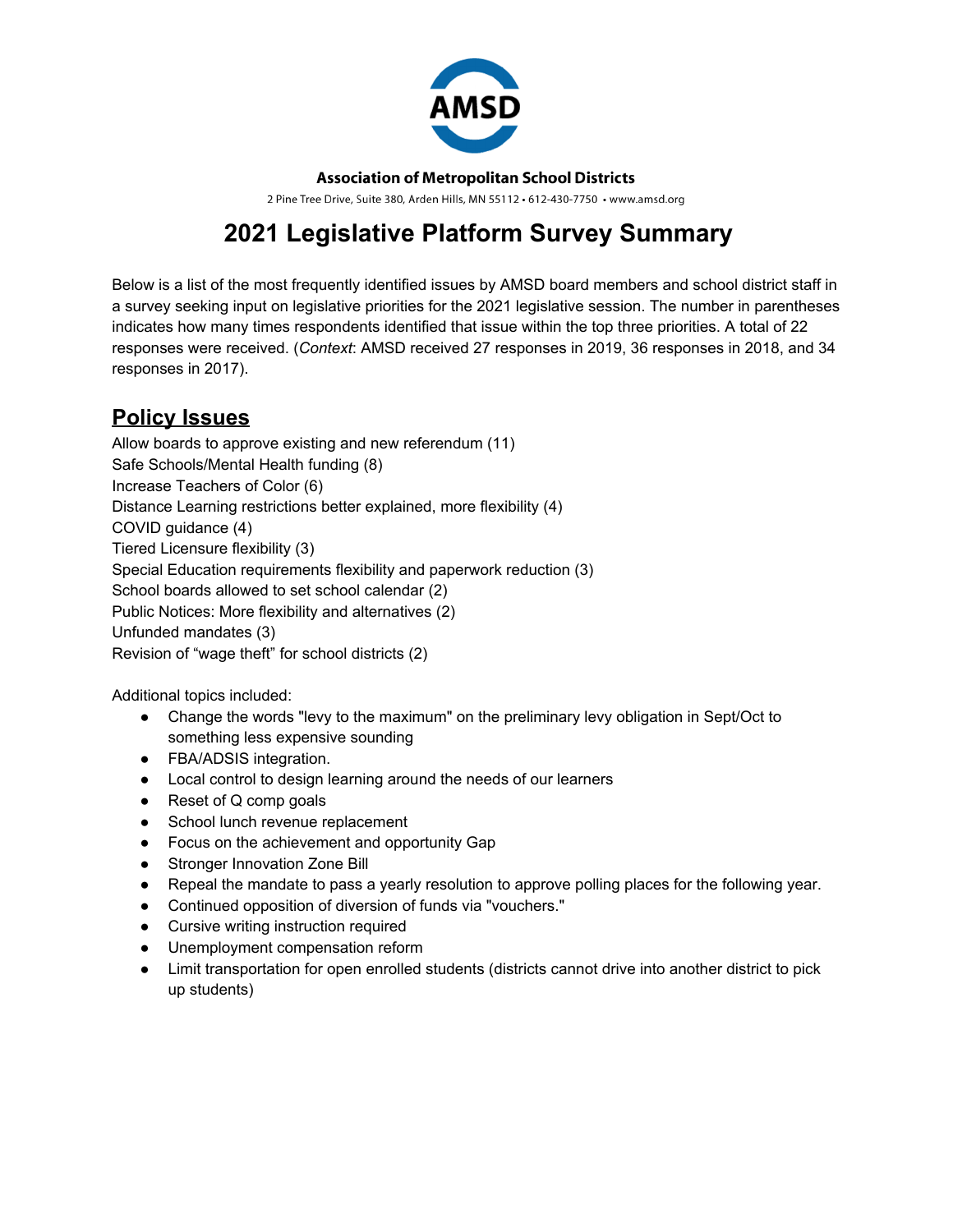

#### **Association of Metropolitan School Districts**

2 Pine Tree Drive, Suite 380, Arden Hills, MN 55112 · 612-430-7750 · www.amsd.org

## **Funding Issues**

Special Education funding cross-subsidy (23) Tie state funding to inflation (20) English Learner funding cross-subsidy (8) COVID-related expenses: unemployment, childcare, etc. (8) Levy and Debt Service Equalization (5)

Additional topics included:

- School lunch program reimbursement for indigent students
- No taxpayer subsidies for nonpublic schools
- Perhaps adjustments to the AID dollars to focus attention on students of color who were adversely
- Continued Funding of Pre K Programs
- Dedicated funding for IT needs
- Support School Media/Learning commons LMS programs
- Provide more funding to districts for mentoring and grow your own programs

### **In-Person Meetings**

**If AMSD were to begin holding in-person board of directors meetings, in compliance with MDH social distancing guidelines, would you attend in-person?**

- Yes (16)
- $\bullet$  No (5)

My answer to number 6 is that it depends on the agenda, etc. It's quite a hike to the meeting location. Having an online option, especially during the pandemic, is a positive.

Please note that I will attend in person as the Covid numbers improve. Large groups inside still are not the best choice. The digital meetings have helped me learn more names even as there is not as much discussion and networking. AMSD does a good job of presenting meetings in all forums. Thanks!